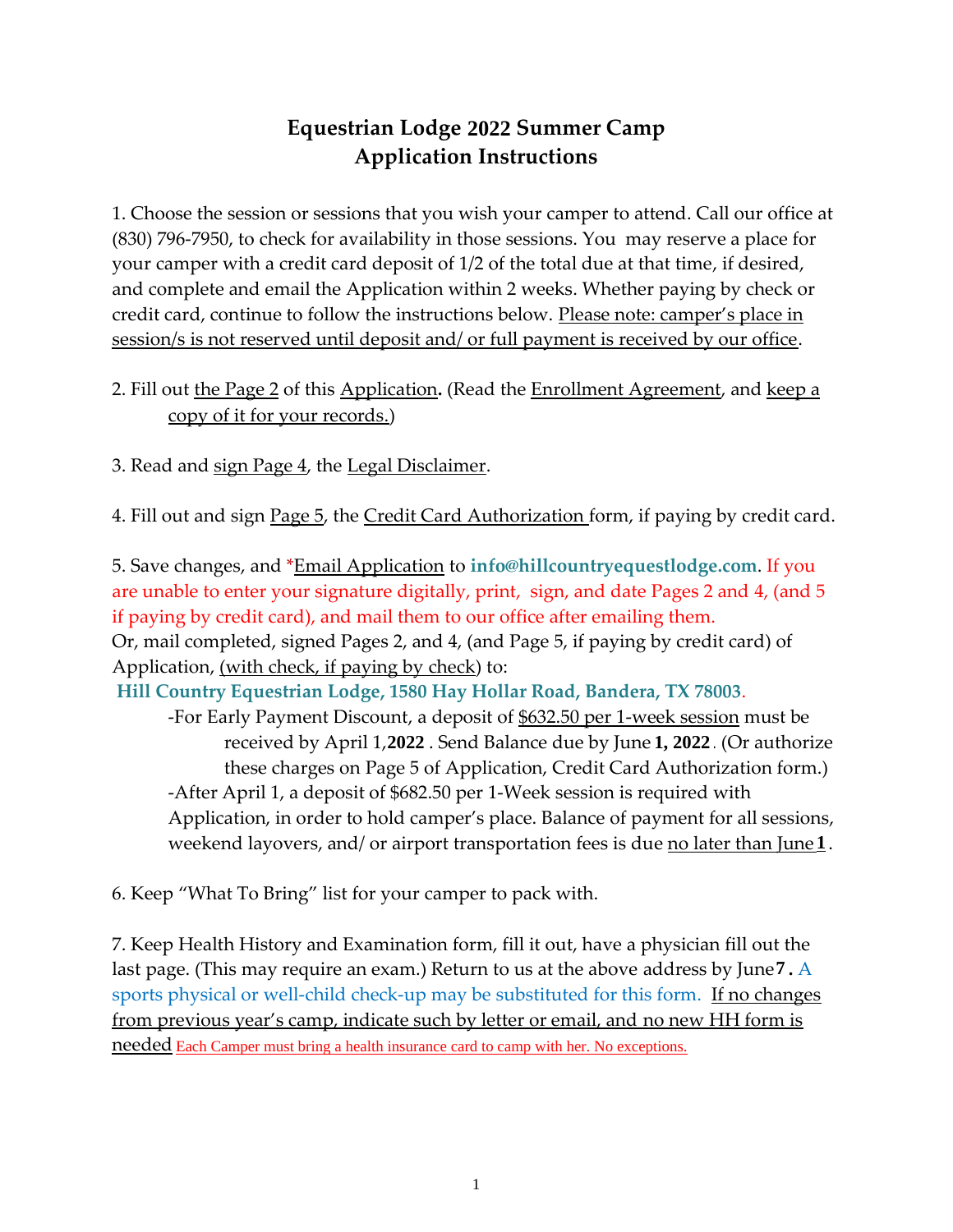## **Equestrian Lodge 2020 Summer Camp Application 2022**

# **Form fields may be filled out using PdFill or Adobe Acrobat applications.**

Please complete and return with deposit or full payment and signed Legal Disclaimer. Pay by check, money order, or credit card. Include credit card authorization form, if paying by credit card. **Please fill out online or print clearly**.

| $\frac{1}{2}$ increase event can a addition extends to this, in paying b                                                                                                                                                                                                                                                                                                                                                                                                                                             |                                                                                                                                                                                                        |
|----------------------------------------------------------------------------------------------------------------------------------------------------------------------------------------------------------------------------------------------------------------------------------------------------------------------------------------------------------------------------------------------------------------------------------------------------------------------------------------------------------------------|--------------------------------------------------------------------------------------------------------------------------------------------------------------------------------------------------------|
|                                                                                                                                                                                                                                                                                                                                                                                                                                                                                                                      |                                                                                                                                                                                                        |
|                                                                                                                                                                                                                                                                                                                                                                                                                                                                                                                      |                                                                                                                                                                                                        |
|                                                                                                                                                                                                                                                                                                                                                                                                                                                                                                                      |                                                                                                                                                                                                        |
|                                                                                                                                                                                                                                                                                                                                                                                                                                                                                                                      |                                                                                                                                                                                                        |
|                                                                                                                                                                                                                                                                                                                                                                                                                                                                                                                      |                                                                                                                                                                                                        |
|                                                                                                                                                                                                                                                                                                                                                                                                                                                                                                                      |                                                                                                                                                                                                        |
|                                                                                                                                                                                                                                                                                                                                                                                                                                                                                                                      |                                                                                                                                                                                                        |
|                                                                                                                                                                                                                                                                                                                                                                                                                                                                                                                      |                                                                                                                                                                                                        |
|                                                                                                                                                                                                                                                                                                                                                                                                                                                                                                                      |                                                                                                                                                                                                        |
|                                                                                                                                                                                                                                                                                                                                                                                                                                                                                                                      |                                                                                                                                                                                                        |
| Riding Style and Skill Level. Camper rides Western, English, both?__________________________________<br>Specific discipline/s in which she rides, (check those that apply):<br>Western: $\Box$ Pleasure<br>$\Box$ Trail<br>$\Box$ Western Riding $\Box$ Reining<br>□ Horsemanship □ Barrel Racing/ Speed Events<br>Describe Camper's skill level in each discipline. (Write on reverse side if necessary):                                                                                                           | <u>English:</u> $\Box$ Equitation $\Box$ Dressage<br>$\Box$ Hunter/ Jumper, Level? $\Box$<br>$\Box$ Eventing, Level? $\Box$                                                                            |
| Horse Preference. (Check one) $\Box$ Camper will ride an Equestrian Lodge horse.<br>Session Preference. Campers may attend 1, 2, or all 3 sessions. Please indicate which Session or Sessions camper will<br>be attending. If attending only 1 or 2 Sessions, please give 1 <sup>st</sup> and 2 <sup>nd</sup> preferences.<br>$\Box$ Session 2: June 19-25<br>$\Box$ Session 1: June 12-18<br>$\Box$ *Session 3 has a parent/daughter option. Indicate here if a parent will be joining the camper for this session. | <b>I</b> Bring her own horse to camp. (Free Boarding, Current Coggins Certificate required).<br>Bring own feed and hay, or buy hay from HCEL. We provide bedding.<br>$\Box$ Session 3:*June 26- July 2 |
| Transportation. Transportation to and from the San Antonio Airport is available for \$50 each way. Please schedule<br>campers' flights to arrive between 10AM and 4PM on first day of camp, and to depart after 2:30PM on last day of<br>camp. Please email us with camper's arrival and/or departure information.<br>(830) 796-7950.                                                                                                                                                                                | If you are interested in sharing ground transportation from Austin, Houston, or Dallas areas, call us at                                                                                               |
| Tuition and Fees. Camper's Tuition, at \$1365 per Session:                                                                                                                                                                                                                                                                                                                                                                                                                                                           | S.                                                                                                                                                                                                     |
| Add \$125 for each weekend through which camper/s will remain at camp                                                                                                                                                                                                                                                                                                                                                                                                                                                |                                                                                                                                                                                                        |
| between sessions.                                                                                                                                                                                                                                                                                                                                                                                                                                                                                                    |                                                                                                                                                                                                        |
| Add Parent for Session 3, \$1350 (Optional):                                                                                                                                                                                                                                                                                                                                                                                                                                                                         |                                                                                                                                                                                                        |
| Transportation to/ from Airport at \$50 each way (Optional):                                                                                                                                                                                                                                                                                                                                                                                                                                                         |                                                                                                                                                                                                        |
| Early Payment Discount for 1 Session (\$100):                                                                                                                                                                                                                                                                                                                                                                                                                                                                        |                                                                                                                                                                                                        |
| Early Payment Discount of \$125 for each additional session:                                                                                                                                                                                                                                                                                                                                                                                                                                                         | $-(S \qquad \qquad )$                                                                                                                                                                                  |
|                                                                                                                                                                                                                                                                                                                                                                                                                                                                                                                      | Total Due \$                                                                                                                                                                                           |
| Payment Terms. Payment terms are outlined in the Enrollment Agreement included in this application.                                                                                                                                                                                                                                                                                                                                                                                                                  |                                                                                                                                                                                                        |
| I understand that my signature indicates the acceptance of and agreement with all the terms and regulations of                                                                                                                                                                                                                                                                                                                                                                                                       |                                                                                                                                                                                                        |
| the camp as stated in the Enrollment Agreement included in this application.                                                                                                                                                                                                                                                                                                                                                                                                                                         |                                                                                                                                                                                                        |
|                                                                                                                                                                                                                                                                                                                                                                                                                                                                                                                      |                                                                                                                                                                                                        |
| Parent's signature_                                                                                                                                                                                                                                                                                                                                                                                                                                                                                                  | Date:                                                                                                                                                                                                  |
| Please keep a copy of this page for your information.<br>In addition to the morning instructional sessions included in campers tuition, additional private and group lessons*<br>are available on some evenings during camp, for \$70 and \$50 respectively. PLEASE INDICATE BELOW:<br>Camper: $\Box$ Has permssion to take additional lessons, up to a limit of \$                                                                                                                                                  |                                                                                                                                                                                                        |

Does not have permission to take additional lessons.

**\***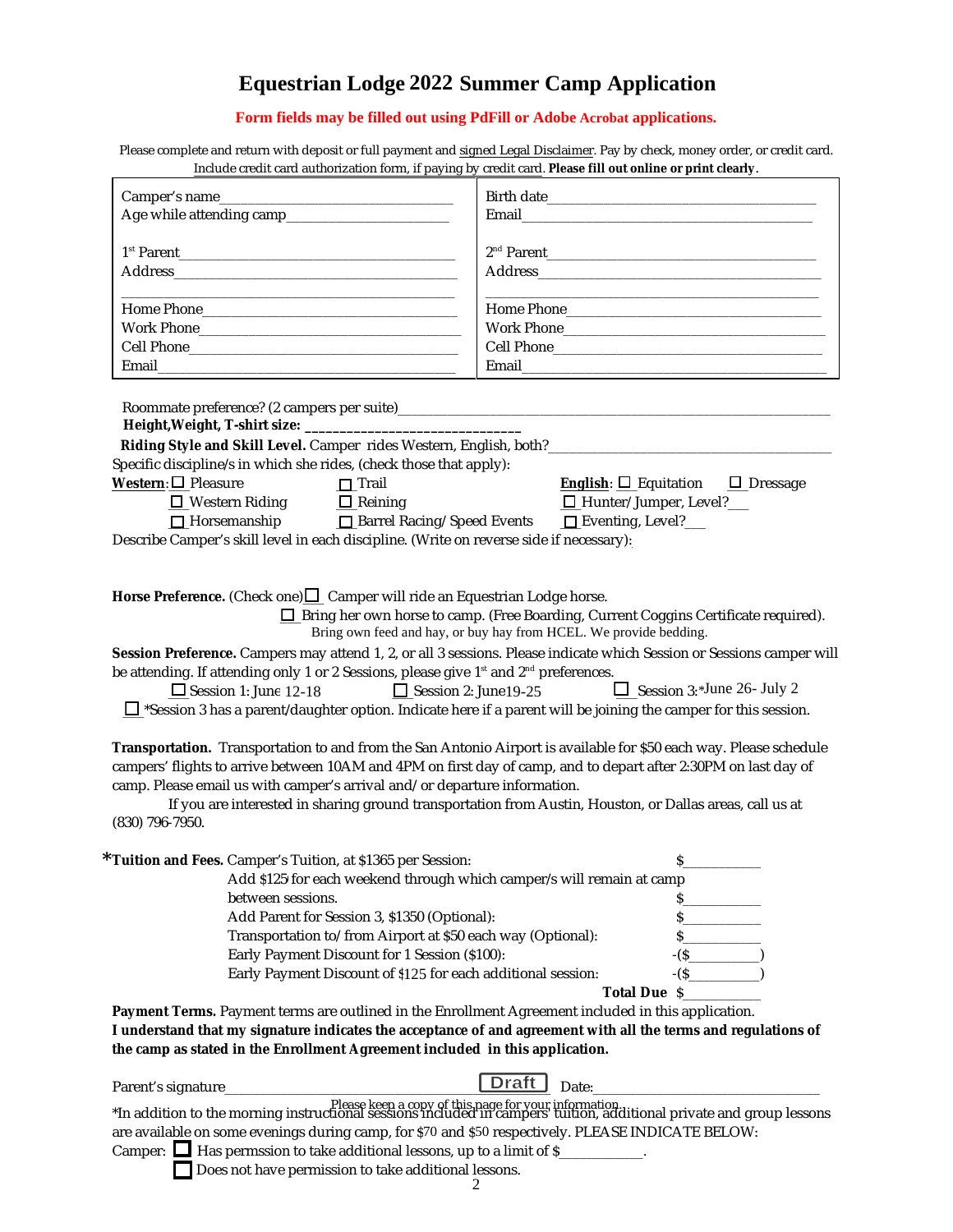# **Enrollment Agreement**

**Availability.** Our limited number of places will be reserved for each camper on a first-come, first-served basis. Apply early in order to have the best chance of receiving a place in your preferred session or sessions.

Tuition and Expenses. Tuition includes room and board, queen or large twin bed, private bath, (only members of the same may share a bath), linens, laundry, 2 hours of instruction, and 2 hours of trail riding or other recreation, such as $c$ rafts, tubing, or kayaking, per day, (Monday through Friday), and 24 hour supervision. **Tuition does not include** medical insurance, riding helmet, personal items such as toiletries, stamps, souvenirs, or drinks or snacks other than those provided as part of campers' meals. An allowance of \$50 per week should suffice for snacks/ drinks off property and shopping.

 **Payment Terms. ½ by April 1 Payment Discount:** ½ Payment of \$632.50 per session must accompany this Application, and be received by us by April 1, 2021. Balance of payment is due by June 7, 2021. Regular Payment: Applications received after April 1 must be accompanied by a deposit of \$682.50 per session, with balance due by June 1. Or, you may make full payment at time of Application. lication, and be received by us by April 1, 2021. Balance of payment is due by June7, 2021.<br>lications received after April 1 must be accompanied by a deposit of \$682.50 per session, w<br>1 . Or, you may make full payment at t

**Refunds.** If you find your camper cannot attend, we will do our best to refund tuition, if we are able to replace a reserved place with a new enrollment. Otherwise, tuition is neither refundable nor pro-rated. There are no refunds for campers who arrive after their session begins or who leave before it ends except in cases of extreme illness or death in the immediate family.

**Policies.** Hill Country Equestrian Lodge reserves the right to dismiss any camper whose presence and/ or behavior, in the judgement of the director, is detrimental to the camp, the camper, or other campers in attendance. This includes misconduct and/ or willful endangerment to herself or others, and a no tolerance policy toward the use of drugs and/ or alcohol. **Once a camper arrives at camp, no refunds will be made for any reason, no matter whether she later withdraws, or is asked to leave.**

**Arrival and Departure.** Campers are asked to arrive between 2PM and 5PM on their first day of camp. On the last 3day of camp, pickup is before 12:30PM, unless other arrangements have been made with the director.

**Legal Disclaimer.** The Legal Disclaimer, included in this application, must be signed by the camper's parent, and received along with each camper's application.

**Medical Form and Exam.** Parents are asked to fill out for each camper the **Health History and Examination Form** . Part of the form must be completed by a physician upon examining the camper within 1

year before the start of camp. This form must be received in our office no later than June 10. A well-child check-up or physical may be substituted for the Health History form. If no changes in Camper's Health History from previous year, no new<br>\_form is needed. <mark>Each camper must bring a health insurance card to camp with her</mark>. 7. Each camper must bring a health insurance card to camp with her.

What to Bring. Please see the attached list of clothing, equipment, and personal articles. Each camper shall bring her belongings to camp and store them in a foot locker or suitcase approximately 30" x15" x 12". **Please do not bring expensive jewelry or cell phones.**

#### **Important Notes**

- ! **A special performance will be held for parents each Saturday at 10AM at the close of each camp session. Please plan to attend if possible on your camper's final day of camp. Plan for your camper to depart after about 11:15AM,so that she may participate in the performance before leaving.**
- ! Hill Country Equestrian Lodge, (HCEL), will provide tack to all campers who need it. Campers may bring their own saddles and pads, if they choose. However, HCEL is not responsible for damage to or loss of any camper's personal property, including tack items.
- ! Parents may call the Equestrian Lodge's phone at (830) 796-7950 for emergencies, or to leave messages for campers. **Any cell phones will be collected upon campers' arrival, and returned upon departure.** Campers will be alowed to communicate with parents or family membersby phone or cell phone from 1PM to 1:30PM each day. Please DO NOT call after 1:30PM, unless you have a family emergency.
- ! Camp pictures will be posted each week on the Dianne lindig Facebook page under Albums, under the apprpriate titles for each week.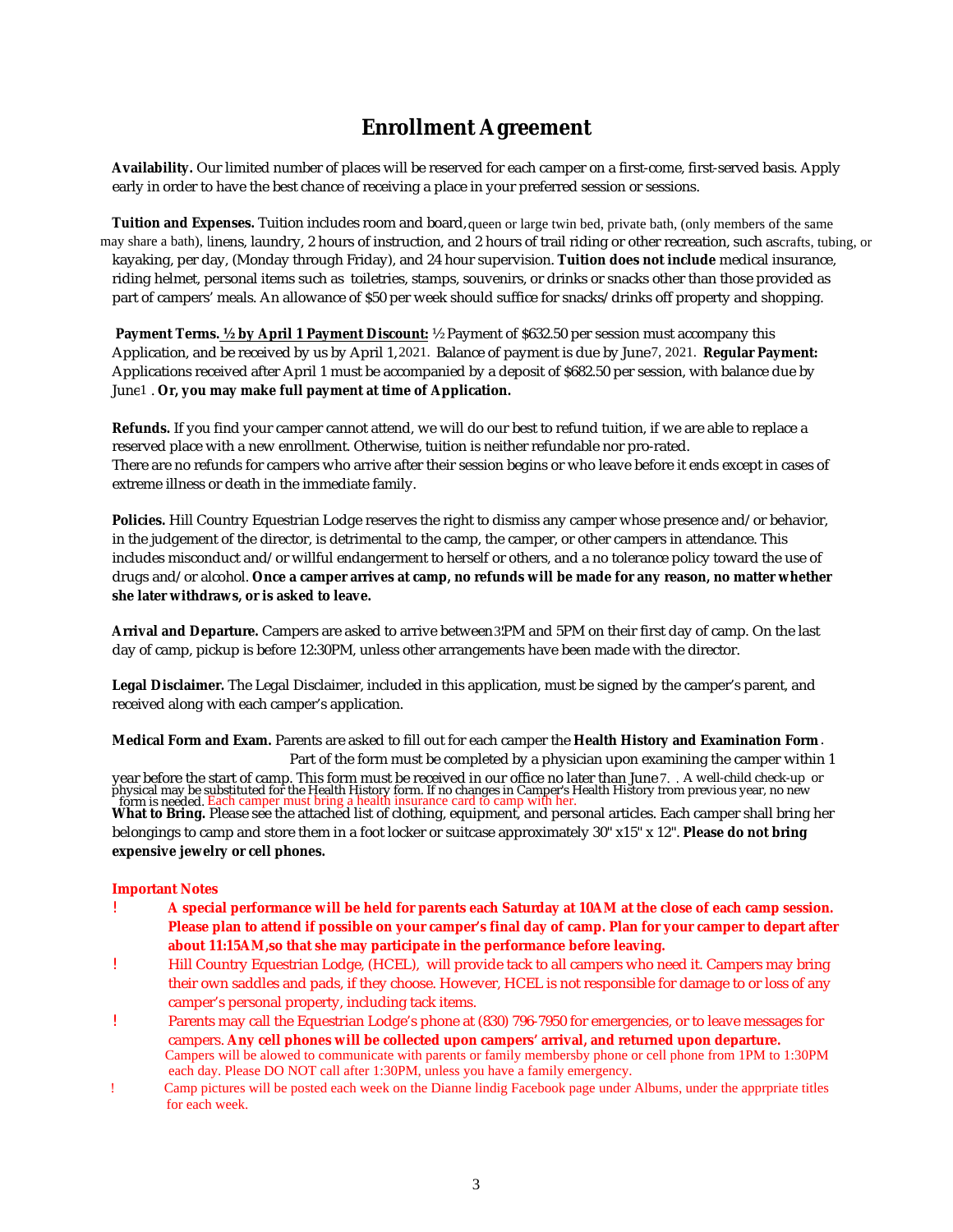#### WARNING

#### UNDER TEXAS LAW (CHAPTER 87, CIVIL PRACTICE AND REMEDIES CODE), AN EQUINE PROFESSIONAL IS NOT LIABLE FOR AN INJURY TO OR THE DEATH OF A PARTICIPANT IN EQUINE ACTIVITIES RESULTING FROM THE INERENT RISKS OF EQUINE ACTIVITIES.

#### DISCLAIMER

Impressive Interests, L.L.C., dba Hill Country Equestrian Lodge, (hereinafter referred to as Hill Country Equestrian Lodge), Dianne Lindig Lovett, Peter W. Lovett, and/or their heirs and assigns are not liable for property damage or damages arising from the personal injury or death of a guest if the property damage, injury, or death results from the dangers or conditions that are an inherent risk of equine activity and/or other outdoor activity.

The term "guest" as used in this disclaimer shall mean the guest named above and all other individuals who use the facilities of Hill Country Equestrian Lodge, as a member of the guest's party and/or at the invitation of the guest.

The term "inherent risk" as used herein includes but is not limited to:

the propensity of an equine animal to behave in ways that may result in property damage of and/ $\sigma$  personal injury or death to a person on or around it;

the unpredictability of an equine animal's reaction to sound, a sudden movement, or an unfamiliar object, person, or other animal;

certain land conditions and hazards, including surface and subsurface conditions;

a collision with another animal or object;

the potential of another person using the facilities of Hill Country Equestrian Lodge, and/or Hill Country State Natural Area to act in a negligent manner that may contribute to injury to the participant or another, including failure to maintain control over the equine animal or not acting within such person's ability; and/or risks related to wildlife, insects, plants and/or all other living things which inhabit the premises occupied by Hill Country Equestrian Lodge, and/or Hill Country State Natural Area.

The undersigned hereby agree(s) that their use of the facilities of Hill Country Equestrian Lodge, Dianne Lindig Lovett, Peter W. Lovett, their heirs and assigns, shall not be liable or responsible for, and shall be saved and held harmless by the guest from and against any and all suits, actions, losses, damages, claims or liability of any character, type, or description, including all expenses of litigation, court costs, and attorney's fees for injury or death to any person, or injury to any property, received or sustained by any person or persons or property, arising out of, or occasioned by, directly or indirectly, the guest's use of the facilities of Hill Country Equestrian Lodge, and/or the Hill Country State Natural Area, including claims and damages arising in whole or in part from the negligence of Hill Country Equestrian Lodge, Dianne Lindig Lovett, Peter W. Lovett, and/or their employees and/or servants.

\_\_\_\_\_\_\_\_\_\_\_\_\_\_

Name of Camper:

**Printed Bridters Parent or Guardian Date Date** \_\_\_\_\_\_\_\_\_\_\_\_\_\_\_\_\_\_\_\_\_\_\_\_\_\_\_\_\_\_\_\_\_\_\_\_\_

Date

**Names of Family or Party Members:** Printed Name, Relationship to Camper

\_\_\_\_\_\_\_\_\_\_\_\_\_\_\_\_\_\_\_\_\_\_\_\_\_\_\_\_\_\_\_\_\_\_\_\_\_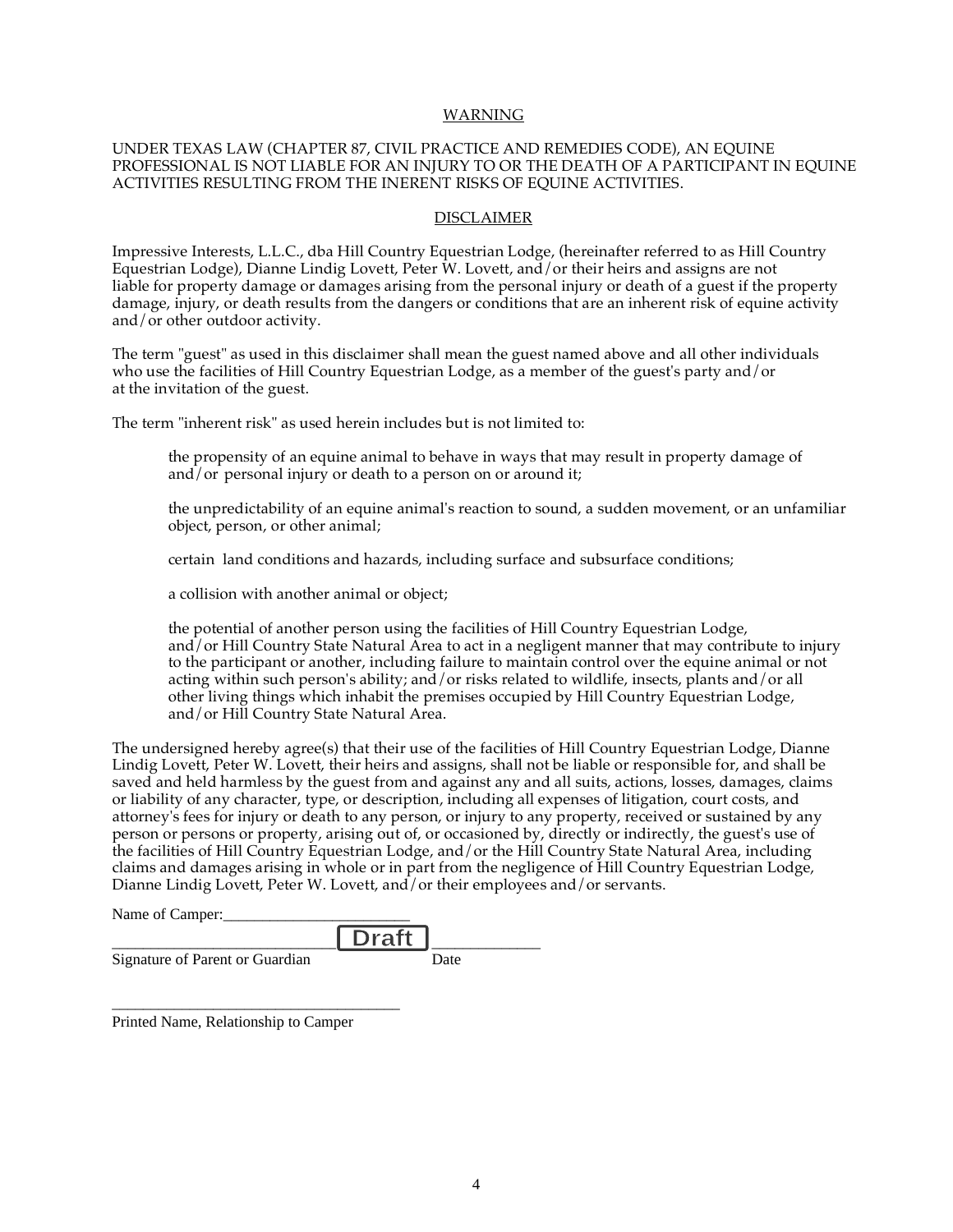|          |                                                                                                         | <b>Credit Card Authorization</b> |                                                                                            |
|----------|---------------------------------------------------------------------------------------------------------|----------------------------------|--------------------------------------------------------------------------------------------|
|          |                                                                                                         |                                  |                                                                                            |
|          |                                                                                                         |                                  |                                                                                            |
|          |                                                                                                         |                                  |                                                                                            |
|          |                                                                                                         |                                  |                                                                                            |
|          |                                                                                                         |                                  |                                                                                            |
|          | I, _________________________(print card holder's name), hereby authorize Hill                           |                                  |                                                                                            |
|          |                                                                                                         |                                  | Country Equestrian Lodge, L. L. C., or their representative/s to charge my credit card as  |
| follows: |                                                                                                         |                                  |                                                                                            |
|          | Billing Zip Code: National Assembly                                                                     |                                  |                                                                                            |
|          | *If emailing Application, give only last 4 digits of card number. Call (830) 796-7950 to give the rest. |                                  |                                                                                            |
|          |                                                                                                         |                                  |                                                                                            |
|          |                                                                                                         |                                  |                                                                                            |
|          |                                                                                                         |                                  | This card $\Box$ may or $\Box$ may not also be used to pay for additional evening lessons. |
|          | The Authorized Charge shall be used to make payment in full or in part for the                          |                                  |                                                                                            |
|          | Equestrian Lodge Summer Camp 2021 for the following camper/s:                                           |                                  |                                                                                            |
|          | (Print Camper's/s' Name or Names Above)                                                                 |                                  |                                                                                            |
|          |                                                                                                         |                                  |                                                                                            |
|          | By signing below I hereby authorize the above-described charge:                                         |                                  |                                                                                            |

Signature of Card Holder Date Signed

Email wit[h pages 2, 4, and 5 to info@hillcoun](mailto:info@hillcountryequestlodge.com,)tryequestlodge.com, or mail all three pages to Hill Country Equestrian Lodge, 1580 Hay Hollar Road, Bandera, Texas 78003.

\_\_\_\_\_\_\_\_\_\_\_\_\_\_\_\_\_\_\_\_\_\_\_\_\_\_\_\_\_\_\_\_\_\_\_\_ \_\_\_\_\_\_\_\_\_\_\_\_\_\_